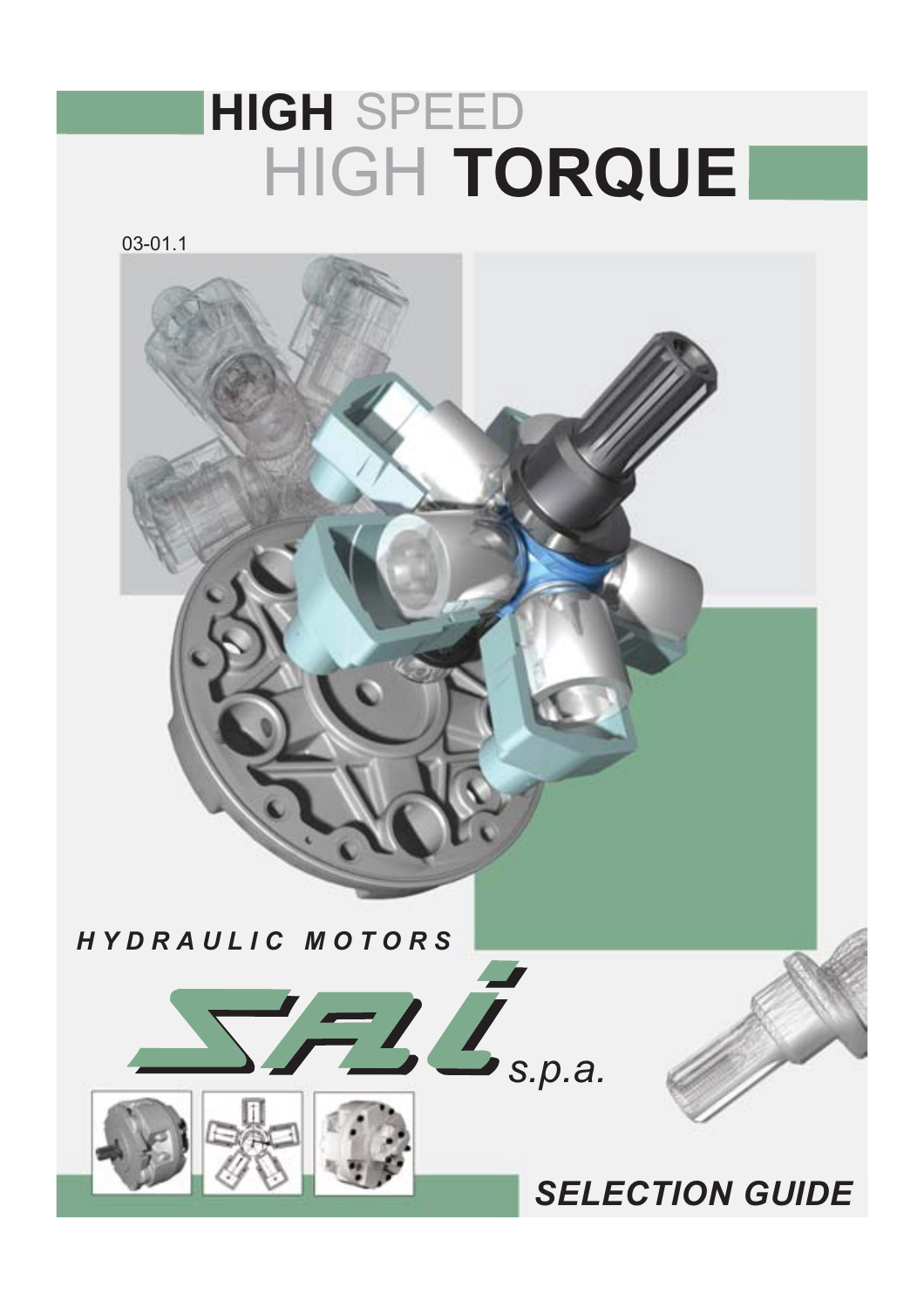

#### Crankshaft design radial piston motors

The main characteristics of this type of design are high mechanical efficiency, especially at start up, and high volumetric efficiency.

A number of features distinguish SAI motors from other radial piston design:

- Swivelling cylinder
- Double piston support bearing
- Piston retaining rings
- Rotary axial distributor
- Interchangeable distributor

Motori idraulici ad albero eccentrico Le caratteristiche di questo tipo di motore sono il rendimento meccanico, in particolare allo spunto, ed i rendimenti volumetrici.

Le caratteristiche che distinguono i motori SAI rispetto ad altri motori di questo genere sono:

**COMPANY** 

- Cilindro oscillante
- Doppio cuscinetto porta-pistoni
- Anelli di ritegno pistone
- Rotante a distribuzione assiale
- Distributore intercambiabile



SAI SpA was born in 1964 by Pecorari brothers, who were all joined by technical experiences and a great passion for motors.

Its products and its organisation are capable to meet market supply and demand. A research department was founded in 1976, employing fifteen people who widely increased its development level and products range, its quality and business productivity.

Ever since the '80s, SAI SpA has began to decentralize its activities facing globalisation in a strategic way.

In 1987 SAI SpA established its first Joint Venture in Brazil with local partners, nowadays the Joint Ventures scattered all over the world are a good 9, all fit for manufacturing components, assembling and supplying hydraulic motors in their congenial geographical areas.

SAI SpA è nata nel 1964 dai fratelli Pecorari, accomunati da esperienze tecniche e grande passione per i motori.

I suoi prodotti e la sua organizzazione sono capaci di dare risposte ad ogni tipo di domanda e richiesta del mercato.

Un dipartimento di ricerca è stato fondato nel 1976, impiegando quindici persone, le quali hanno ampiamente aumentato il livello di sviluppo e la gamma dei prodotti, la qualità e la produttività aziendale.

Sin dai primi anni '80, SAI SpA ha iniziato la decentralizzazione delle sue attività affrontando la globalizzazione in modo strategico.

Nel 1987 SAI SpA ha istituito la prima Joint Venture in Brasile con partners locali, a tutt'oggi sono ben 9 le joint ventures distribuite in tutto il mondo, capaci di produrre componenti, assemblare e fornire motori idraulici nelle aree geografiche a loro congeniali.

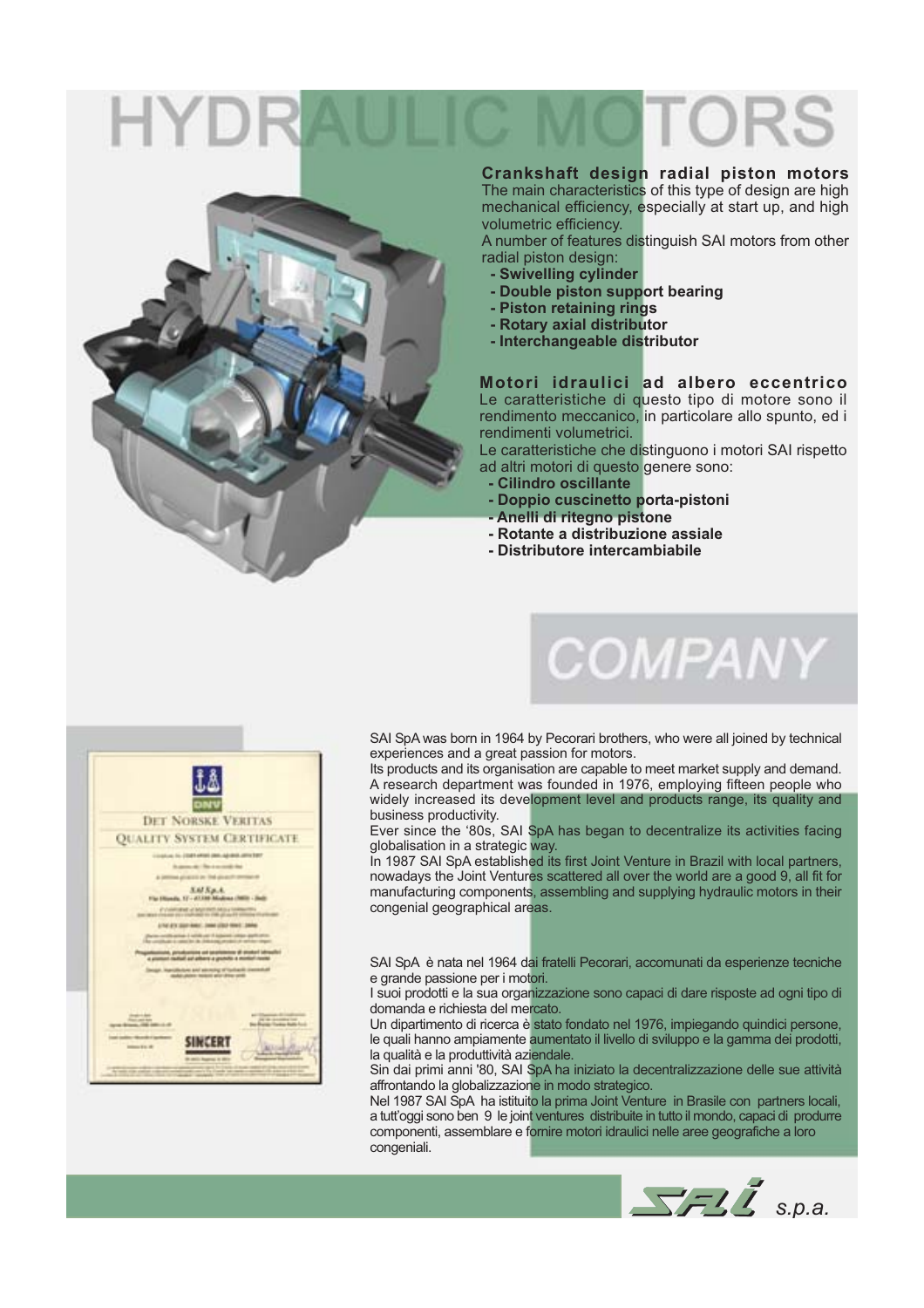#### **MOTORI RUOTA**

#### **WHEEL UNITS**

#### **UNITA' RUOTA COMPATTA GK3**

- motore integrato all'unità ruota
- mozzo diametro 235
- cilindrata singola

#### - disponibile anche nella versione con freno - available also with brake

#### **GK3 COMPACT WHEEL DRIVE**

- integrated motor gearbox unit
- hub dia. 235
- single displacement
- 

| GK3     | Nominal displacement |     | 700 | 900 | 1000 | 1200 | 1400 | 1500 | 1700 | 2000 | 2200 |
|---------|----------------------|-----|-----|-----|------|------|------|------|------|------|------|
|         | Peak speed           | rpm | 143 | 143 | 130  | 115  | 100  | 100  | 100  | 100  | 85   |
|         | Peak power           | Kw  | 34  | 42  | 45   | 45   | 45   | 45   | 45   | 45   | 45   |
| GK3A    | Nominal displacement |     | 500 | 650 | 750  | 850  | 1000 | 1100 | 1200 | 1450 | 1550 |
|         | Peak speed           | rpm | 200 | 200 | 200  | 180  | 140  | 140  | 140  | 140  | 120  |
|         | Peak power           | Kw  | 34  | 42  | 45   | 45   | 45   | 45   | 45   | 45   | 45   |
| GK3 DF  | Nominal displacement |     | 700 | 900 | 1000 | 1200 | 1400 | 1500 | 1700 | 2000 | 2200 |
|         | Peak speed           | rpm | 200 | 200 | 200  | 180  | 140  | 140  | 140  | 140  | 120  |
|         | Peak power           | Kw  | 34  | 42  | 45   | 45   | 45   | 45   | 45   | 45   | 45   |
| GK3 ADF | Nominal displacement |     | 500 | 650 | 750  | 850  | 1000 | 1100 | 1200 | 1450 | 1550 |
|         | Peak speed           | rpm | 200 | 200 | 200  | 180  | 140  | 140  | 140  | 140  | 120  |
|         | Peak power           | Kw  | 34  | 42  | 45   | 45   | 45   | 45   | 45   | 45   | 45   |

#### **RIDUTTORI**  $G3$  E WR

#### **G3 AND WR GEARBOXES**

- riduttore planetario

- freno idraulico negativo

- planetary gearbox - hydraulic negative

| prak |
|------|
|------|

| <b>GEARBOX</b>          |     | G3   | G <sub>3</sub> A | WR <sub>6</sub> | <b>WR10</b> | <b>WR20</b> |
|-------------------------|-----|------|------------------|-----------------|-------------|-------------|
| Reduction ratio         |     | 1:7  | 1:5              | 1:5             | 1:4.8       | 1:6,6       |
| Continuos torque rating | Nm  | 3500 | 5000             | 3000            | 6500        | 9650        |
| Peak torque rating      | Nm  | 7000 | 10000            | 4200            | 10000       | 14500       |
| Peak speed              | rpm | 200  | $00 \,$          | 240             | 210         | 150         |
|                         | Кn  | 40   | 40               | 33              | 60          | 72          |
| Max dinamic radial load | Кn  | 20   | 20               | 18              | 33          | 40          |
| <b>Braking torque</b>   | Nm  | 3500 | 5000             | 3000            | 7000        | 10000       |
|                         | bar | 50   | 50               | 60              | 60          | 60          |

#### **FRENI PER RUOTA**



| <b>DRUM DRAKE</b>      |                |      |      |      | F 25 for P 05   F 30 for P 1   F 31 for GM1   F 32 for GM2   F 34 for M 4 |      |
|------------------------|----------------|------|------|------|---------------------------------------------------------------------------|------|
| Max braking torque     | N <sub>m</sub> | 500  | 2000 | 2000 | 2000                                                                      | 3000 |
| Max. cylinder pressure | bar            |      | 100  | 100  | 100                                                                       | 105  |
| Max. cable force       | N              |      | 1800 | 800  | 800                                                                       | 1020 |
| Max. lever torque      | Nm             | 100  |      |      |                                                                           |      |
| Max. lever load        | Ν              | 1250 |      |      |                                                                           |      |

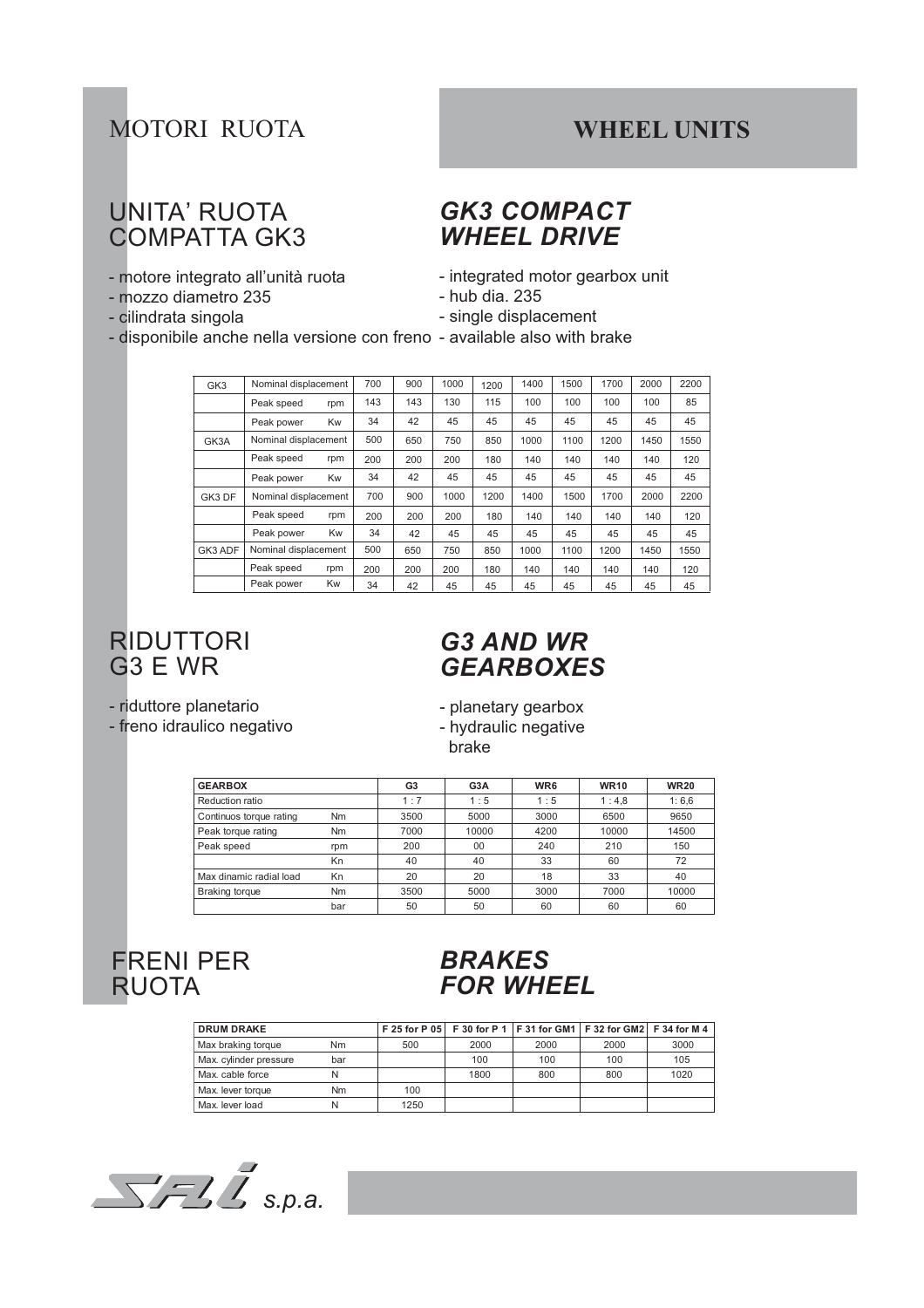### MOTORI IDRAULICI AD **ALBERO ECCENTRICO**

### **SERIE GM**

- potenze elevate
- 5 cilindri
- opzioni albero
- opzioni cuscinetti
- cilindro ad iniezione radiale

#### **CRANKSHAFT DESIGN RADIAL** PISTON HYDRAULIC MOTORS

### **GM SERIES**

- higher power ratings
- 5 pistons
- shaft options
- bearing options
- radial cylinder injection

| <b>GM 05</b>     | Nom. Displacement | 40   | 60   | 75   | 90   | 110  | 130  | 150  | 170  | 200  |      |
|------------------|-------------------|------|------|------|------|------|------|------|------|------|------|
| <b>25 KG</b>     | Peak power KW     | 20   | 20   | 33   | 33   | 33   | 33   | 33   | 33   | 33   |      |
|                  | Peak speed rpm    | 1000 | 1000 | 1000 | 1000 | 900  | 900  | 900  | 800  | 800  |      |
| GM <sub>1</sub>  | Nom. Displacement | 100  | 150  | 175  | 200  | 250  | 300  | 320  |      |      |      |
| 31 KG            | Peak power KW     | 48   | 48   | 48   | 48   | 48   | 48   | 48   |      |      |      |
|                  | Peak speed rpm    | 1000 | 1000 | 900  | 800  | 700  | 650  | 600  |      |      |      |
| GM <sub>2</sub>  | Nom. Displacement | 200  | 250  | 300  | 350  | 420  | 500  | 600  | 630  |      |      |
| 51 KG            | Peak power KW     | 59   | 59   | 59   | 59   | 59   | 59   | 59   | 59   |      |      |
|                  | Peak speed rpm    | 800  | 800  | 750  | 750  | 750  | 700  | 700  | 650  |      |      |
| GM <sub>3</sub>  | Nom. Displacement | 350  | 425  | 500  | 600  | 700  | 800  | 900  | 1000 |      |      |
| 86 KG            | Peak power KW     | 80   | 80   | 80   | 80   | 80   | 80   | 80   | 80   |      |      |
|                  | Peak speed rpm    | 700  | 650  | 600  | 575  | 500  | 500  | 400  | 350  |      |      |
| GM <sub>4</sub>  | Nom. Displacement | 400  | 500  | 600  | 700  | 800  | 900  | 1000 | 1100 | 1250 | 1300 |
| <b>112 KG</b>    | Peak power KW     | 100  | 100  | 100  | 100  | 100  | 100  | 100  | 100  | 100  | 100  |
|                  | Peak speed rpm    | 600  | 600  | 550  | 550  | 450  | 450  | 400  | 400  | 400  | 350  |
| GM <sub>5A</sub> | Nom. Displacement | 525  | 650  | 800  | 1000 | 1200 | 1300 | 1450 | 1600 | 1800 | 2000 |
| 175 KG           | Peak power KW     | 120  | 120  | 120  | 120  | 120  | 120  | 120  | 120  | 120  | 120  |
|                  | Peak speed rpm    | 500  | 500  | 450  | 450  | 400  | 400  | 350  | 300  | 300  | 260  |
| GM <sub>6</sub>  | Nom. Displacement | 1700 | 2100 | 2500 | 3000 |      |      |      |      |      |      |
| 271 KG           | Peak power KW     | 170  | 170  | 170  | 170  |      |      |      |      |      |      |
|                  | Peak speed rpm    | 350  | 300  | 250  | 225  |      |      |      |      |      |      |
|                  |                   |      |      |      |      |      |      |      |      |      |      |

#### **SFRIF P**

- cilindrata singola
- disponibili corpo+coperchio in materiali alternativi (es: lega alluminio, acciaio, bronzo)
- (lega alluminio/ghisa)
- 5 cilindri
- cilindro ad iniezione radiale
- opzioni albero

### **P SERIES FEATURES**

- single displacement
- alternative material casing (all. alloy / cast iron)
- 5 pistons
- radial cylinder injection
- shaft options

| P 05  | Nom. Displacement | 40   | 60   | 75   | 90   | 110  | 130  | 150  | 170  | 200  |
|-------|-------------------|------|------|------|------|------|------|------|------|------|
| 12 KG | Peak power KW     | 20   | 30   | 40   | 45   | 45   | 45   | 45   | 45   | 45   |
|       | Peak speed rpm    | 1200 | 1200 | 1200 | 1200 | 1100 | 1100 | 1100 | 1000 | 1000 |
| P 1   | Nom. Displacement | 100  | 110  | 130  | 150  | 175  | 200  | 250  | 300  | 320  |
| 19 KG | Peak power KW     | 34   | 37   | 41   | 45   | 45   | 45   | 45   | 45   | 45   |
|       | Peak speed rpm    | 1000 | 1000 | 1000 | 1000 | 1000 | 1000 | 800  | 700  | 700  |
| P 2   | Nom. Displacement | 200  | 250  | 300  | 350  | 420  | 500  | 600  | 630  |      |
| 32 KG | Peak power KW     | 44   | 50   | 55   | 55   | 55   | 55   | 55   | 55   |      |
|       | Peak speed rpm    | 850  | 800  | 750  | 750  | 700  | 700  | 650  | 600  |      |

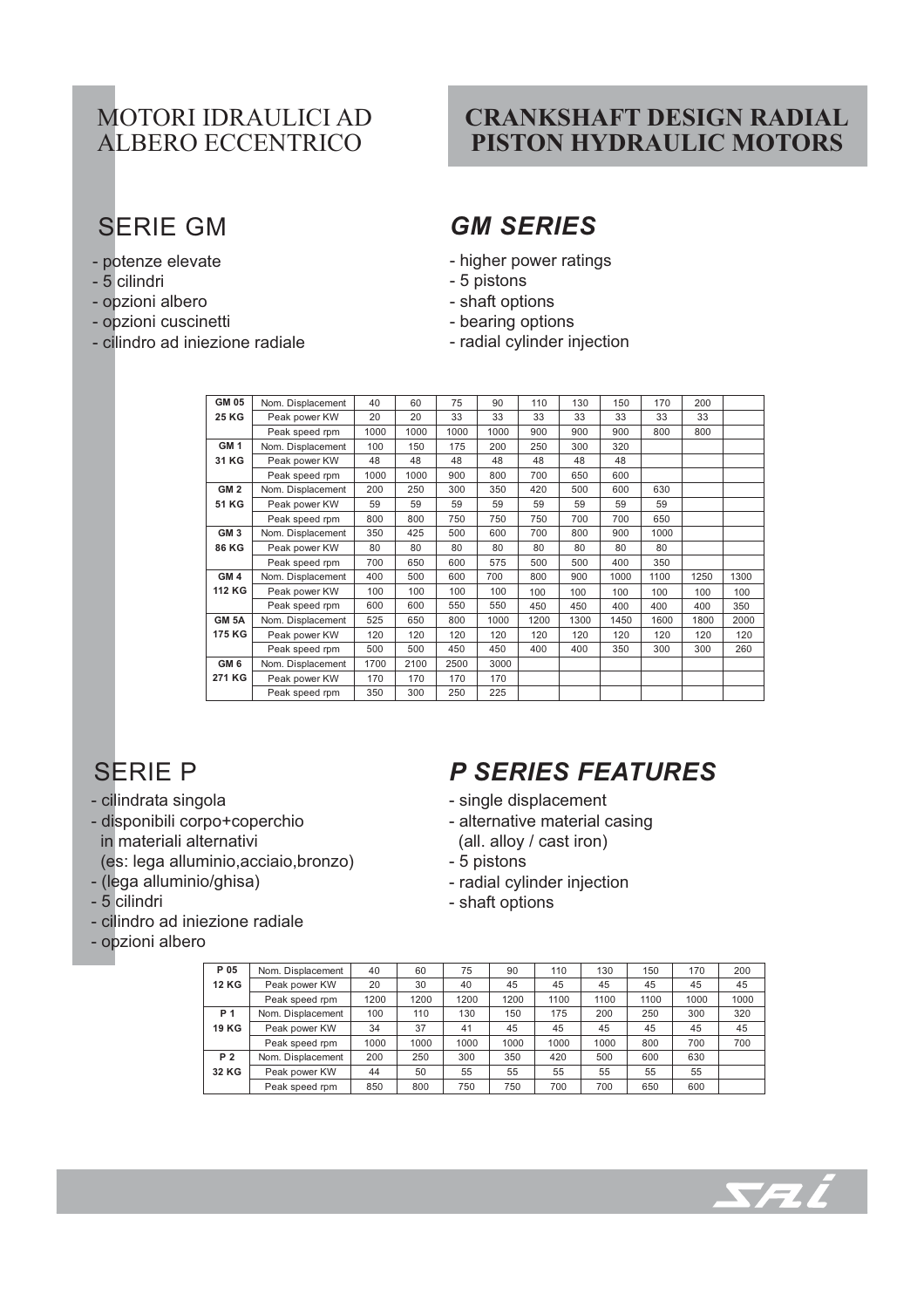### MOTORI AD ALTA VELOCITA'

#### **HIGH SPEED MOTORS**

#### **SERIE GS**

- cilindrata singola
- corpo motore in ghisa
- 5 cilindri
- distributore speciale per altissima portata e minimo  $\Delta p$
- disponibili cuscinetti a capacità incrementata
- altissima lubrificazione del cilindro
- cuscinetto con gabbia a brevetto
- SAI sull'eccentrico - trattamento speciale
- sull'accoppiamento cilindro + pistone

- **GS SERIES FEATURES**
- single displacement
- cast iron casing
- 5 pistons
- special distributor valve for highest flow and lowest  $\Delta p$ - longest lifetime bearings
- highest cylinder lubrification
- SAI patented disc-cage bearing
- special treatment on  $piston +$ cylinder set

| GS1/             | Nom. Displacement | 100  | 150  | 175  | 200  | 250  |      |      |      |      |
|------------------|-------------------|------|------|------|------|------|------|------|------|------|
| D47              | Peak power KW     | 70   | 70   | 70   | 70   | 70   |      |      |      |      |
| <b>25 KG</b>     | Peak speed rpm    | 2750 | 2200 | 1800 | 1500 | 1250 |      |      |      |      |
| GS2/             | Nom. Displacement | 200  | 250  | 300  | 350  | 420  | 500  |      |      |      |
| D47              | Peak power KW     | 80   | 80   | 80   | 80   | 80   | 80   |      |      |      |
| 45 KG            | Peak speed rpm    | 1350 | 1250 | 1150 | 1100 | 900  | 850  |      |      |      |
| GS3/             | Nom. Displacement | 350  | 425  | 500  | 600  | 700  | 800  |      |      |      |
| D90              | Peak power KW     | 100  | 100  | 100  | 100  | 100  | 100  |      |      |      |
| 60 KG            | Peak speed rpm    | 1000 | 850  | 800  | 800  | 850  | 750  |      |      |      |
| GS4/             | Nom. Displacement | 400  | 500  | 600  | 800  | 900  | 1000 | 1100 |      |      |
| <b>D90</b>       | Peak power KW     | 150  | 150  | 150  | 150  | 150  | 150  | 150  |      |      |
| 100 KG           | Peak speed rpm    | 830  | 780  | 750  | 730  | 700  | 700  | 650  |      |      |
| <b>GS5A/</b>     | Nom. Displacement | 525  | 200  | 800  | 1000 | 1200 | 1300 | 1450 | 1600 | 1800 |
| <b>D90</b>       | Peak power KW     | 200  | 650  | 200  | 200  | 200  | 200  | 200  | 200  | 200  |
| 130 KG           | Peak speed rpm    | 750  | 730  | 700  | 680  | 630  | 600  | 600  | 600  | 550  |
| GS6/             | Nom. Displacement | 1700 | 2100 | 2500 |      |      |      |      |      |      |
| D <sub>250</sub> | Peak power KW     | 300  | 300  | 300  |      |      |      |      |      |      |
| 300 KG           | Peak speed rpm    | 600  | 575  | 500  |      |      |      |      |      |      |
|                  |                   |      |      |      |      |      |      |      |      |      |

### **MOTORI AD ALBERO DOPPIO**

### GMD1 / GMD2

- cilindrata singola
- 5 cilindri
- doppio albero d'uscita
- adatto per montaggio con motori accoppiati

#### **DOUBLE SHAFT MOTORS**

#### GMD1 / GMD2 **FEATURES**

- single displacement
- 5 pistons
- double shaft output
- suitable for tandem

mount

|                  | Dimensions: $A = 192$ B = 242 |     |     |     |     |     |     |     |     |  |  |
|------------------|-------------------------------|-----|-----|-----|-----|-----|-----|-----|-----|--|--|
| GMD <sub>1</sub> | Nom. Displacement             | 100 | 150 | 175 | 200 | 250 | 300 | 320 |     |  |  |
| <b>40 KG</b>     | Peak power KW                 | 50  | 50  | 50  | 50  | 50  | 50  | 50  |     |  |  |
|                  | Peak speed rpm                | 800 | 800 | 800 | 800 | 700 | 600 | 600 |     |  |  |
|                  | Dimensions: $A = 255$ B = 300 |     |     |     |     |     |     |     |     |  |  |
| GMD <sub>2</sub> | Nom. Displacement             | 200 | 250 | 300 | 350 | 420 | 500 | 600 | 630 |  |  |
| 53 KG            | Peak power KW                 | 60  | 60  | 60  | 60  | 60  | 60  | 60  | 60  |  |  |
|                  | Peak speed rpm                | 650 | 650 | 650 | 650 | 575 | 550 | 525 | 500 |  |  |

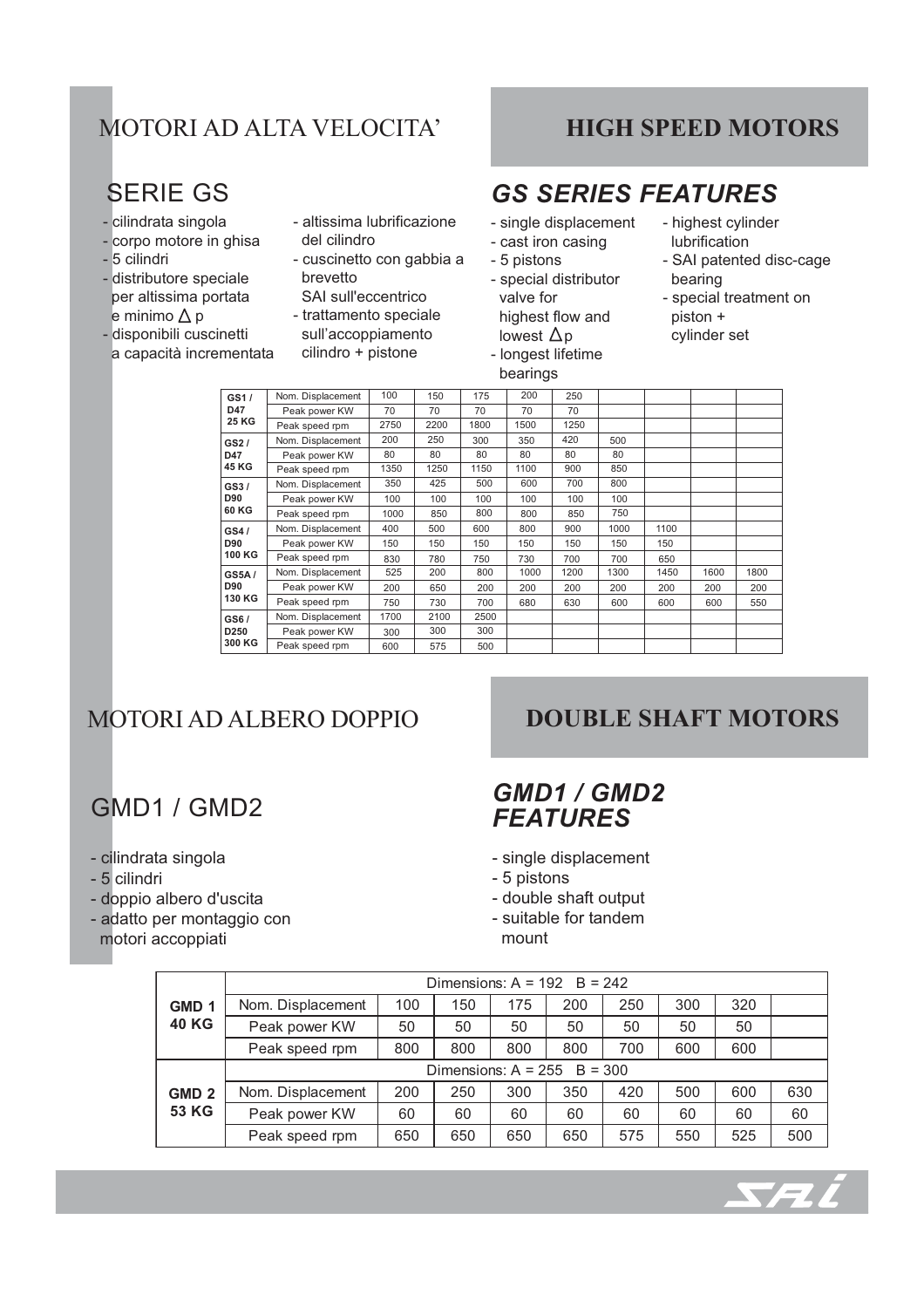### **MOTORI AD ALTA VELOCITA'**

### **SFRIF GD**

- altissima potenza
- doppia cilindrata
- 9 cilindri radiali
- ottima regolarità di coppia in uscita
- 

#### **GD SERIES FEATURES**

- highest power rating
	- dual displacement
	- 9 pistons
	- excellent smooth
	- output torque
- estrema compattezza extreme compactness

#### **HIGH SPEED MOTORS**

### **SFRIF BD**

- altissima potenza
- doppia cilindrata
- opzioni albero
- opzioni ciscinetto
- accoppiamento
- piston/albero a gomito con disegno rinnovato

#### **BD SERIES FEATURES**

- highest power ratings
- dual displacement
- shaft options
- bearing options
- renewed design central sliding bearing

| Ø 44    |         | Ø 56    |         | Ø 60    | ratio   |         |
|---------|---------|---------|---------|---------|---------|---------|
| cil min | cil max | cil min | cil max | cil min | cil max | min/max |
| [cc]    | [cc]    | [cc]    | [cc]    | [cc]    | [cc]    |         |
| 192     | 547     | 310     | 887     | 356     | 1018    | 35%     |

Sono disponibili molti altri rapporti di cilindrata

Many others displacement ratios are available

|                                | B <sub>D</sub> 1 |                |         |        |         |        |  |  |
|--------------------------------|------------------|----------------|---------|--------|---------|--------|--|--|
| Nominal displacement           | 100-25           |                |         | 175-45 |         | 250-50 |  |  |
| Max. speed Vel. massima rpm    | 1500             | 3500           | 1000    | 3000   | 850     | 2500   |  |  |
| Peak Power Potenza di picco kW | 55               | 42             | 55      | 55     | 55      | 55     |  |  |
|                                |                  | <b>BD2 500</b> |         |        |         |        |  |  |
| Nominal displacement           |                  | 500-250        | 500-175 |        | 500-125 |        |  |  |
| Max. speed Vel. massima rpm    | 800              | 1600           | 800     | 2000   | 800     | 2200   |  |  |
| Peak Power Potenza di picco kW | 75               | 65             | 75      | 65     | 75      | 65     |  |  |
|                                |                  | <b>BD2350</b>  |         |        |         |        |  |  |
| Nominal displacement           | 350-175          |                | 350-125 |        | 350-90  |        |  |  |
| Max. speed Vel. massima rpm    | 1000             | 1800           | 1000    | 2000   | 1000    | 2200   |  |  |
| Peak Power Potenza di picco kW | 75               | 65             | 75      | 65     | 75      | 65     |  |  |
| <b>BD2 250</b>                 |                  |                |         |        |         |        |  |  |
| Nominal displacement           | 250-125          |                | 250-90  |        | 250-65  |        |  |  |
| Max. speed Vel. massima rpm    | 1000             | 1800           | 1000    | 2000   | 1000    | 2400   |  |  |
| Peak Power Potenza di picco kW | 70               | 60             | 70      | 60     | 70      | 60     |  |  |

#### **RIDUTTORI**

#### **GEARBOXES**

|                                                                                                                                                                         | R 07              | R 13*   | $R 20**$          |  |  |  |  |  |  |
|-------------------------------------------------------------------------------------------------------------------------------------------------------------------------|-------------------|---------|-------------------|--|--|--|--|--|--|
| For                                                                                                                                                                     | GM2/GM3           | GM1/GM2 | GM2/GM3 - GM4/GM5 |  |  |  |  |  |  |
| Reduction ratio                                                                                                                                                         | 1:4               | 1:7     | 1:5.6             |  |  |  |  |  |  |
| Max. output torque Nm                                                                                                                                                   | 7000              | 7000    | 16000             |  |  |  |  |  |  |
| Weight Kg                                                                                                                                                               | 36                | 25      | 66/98             |  |  |  |  |  |  |
| A                                                                                                                                                                       | 216               | 210     | 383               |  |  |  |  |  |  |
| B                                                                                                                                                                       | 280<br>270<br>348 |         |                   |  |  |  |  |  |  |
| * Available also with hydraulic negative safety brake - max braking torque 5500 Nm<br>** Available also with negative multiple disc brake - max torque 7000 to 11000 Nm |                   |         |                   |  |  |  |  |  |  |

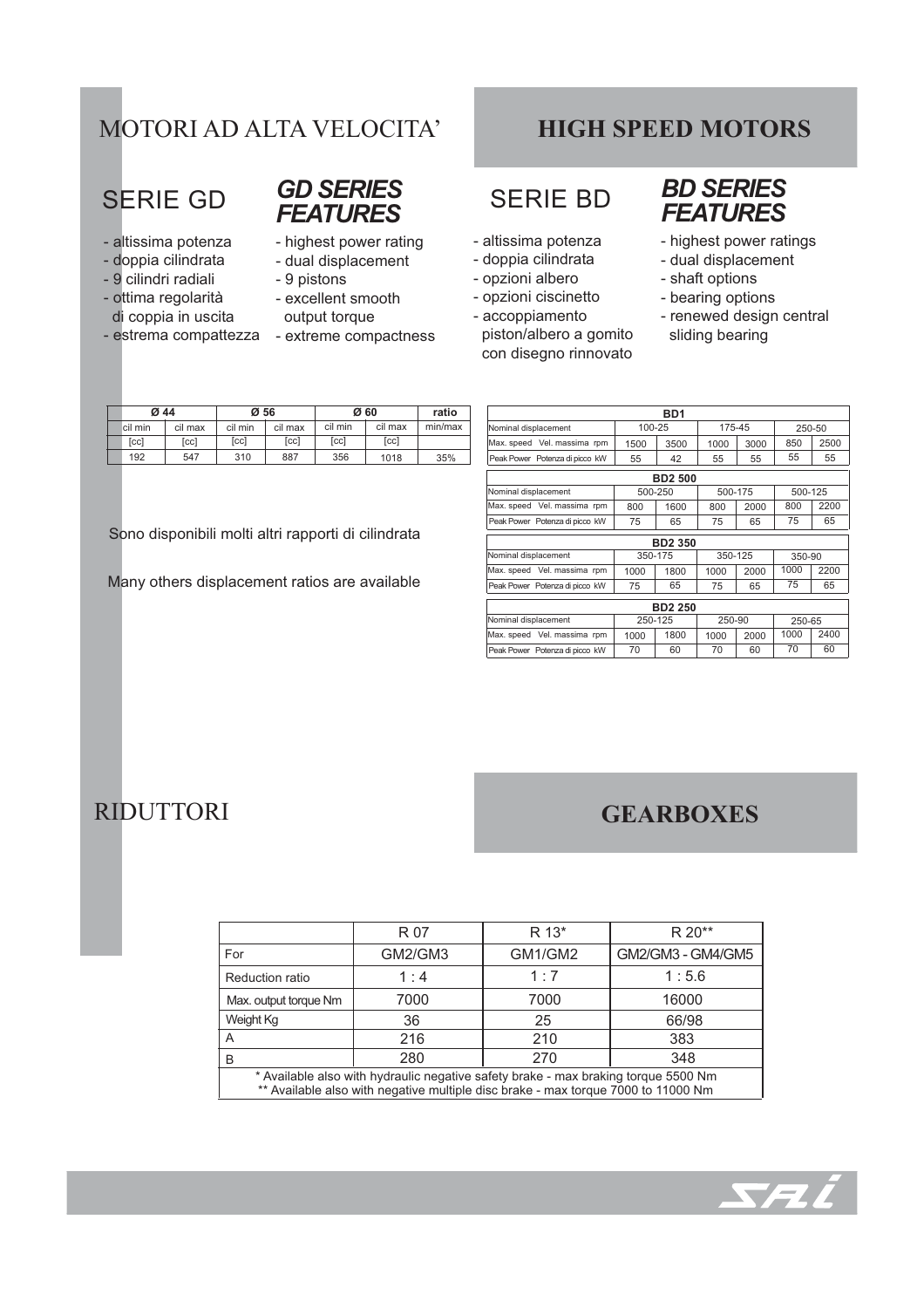### **FREE LITERATURE**